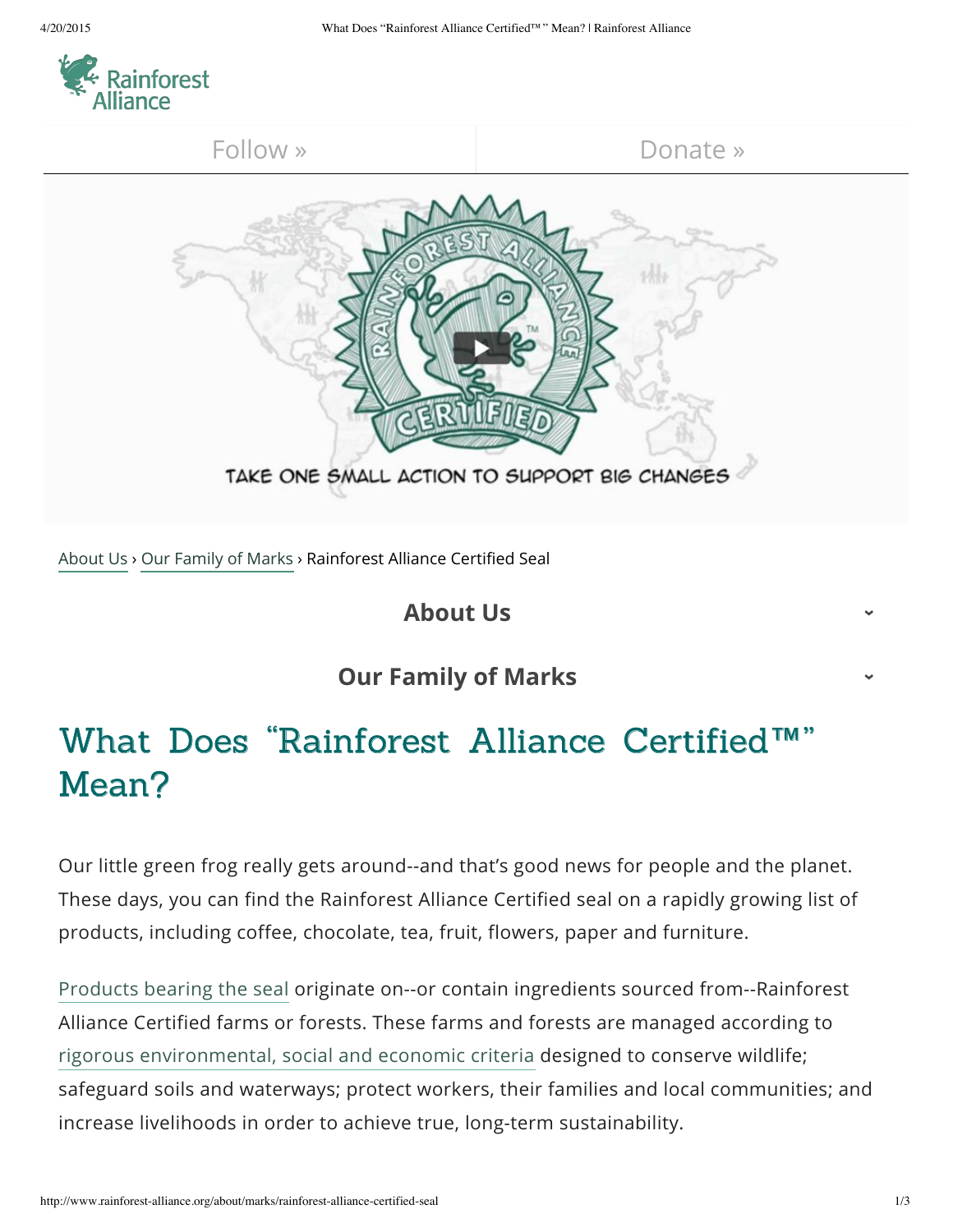## Agriculture

Farms seeking Rainforest Alliance certification are regularly audited by members of our own certification team or one of our international partners in the Sustainable Agriculture Network (SAN). These visits, along with occasional surprise audits, ensure that farmers are complying with the SAN's comprehensive guidelines and are working toward continual improvement. Farms that have earned the Rainforest Alliance Certified seal are taking steps to:



- **»** Maintain or increase tree cover
- **»** Conserve soil quality and prevent erosion
- **»** Reduce chemical use
- **»** Protect wildlife
- **»** Ensure the well-being of workers and their families by facilitating access to education and healthcare

### Forestry

Our auditors evaluate logging companies and other forestry businesses against the globally respected criteria of the Forest Stewardship Council (FSC), which the Rainforest Alliance helped to establish in 1993. FSC criteria require that forest businesses:

**»** Protect endangered species and forest areas of high conservation value